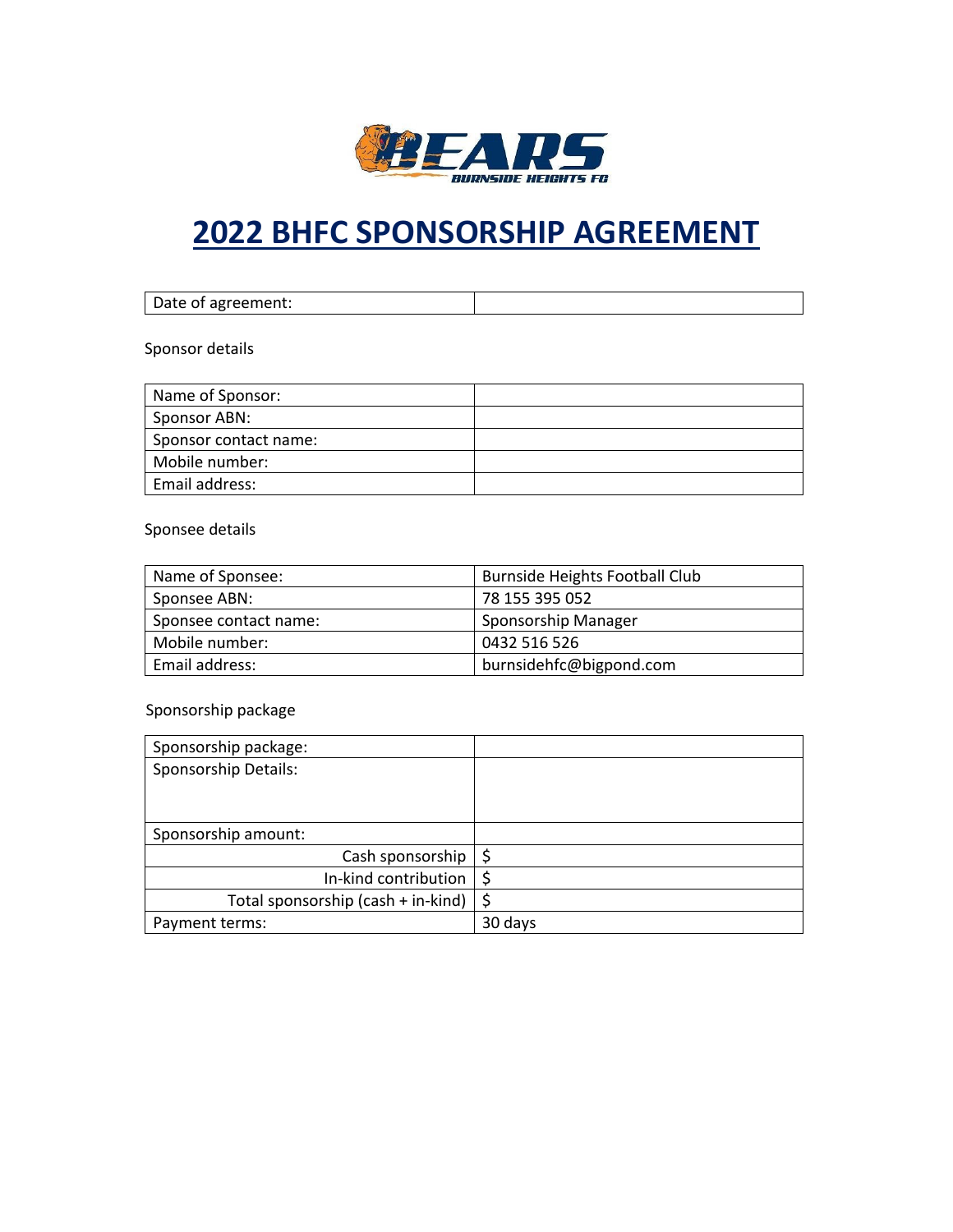# Terms and Conditions

This sponsorship agreement is between the Sponsor and Sponsee.

The information contained in this sponsorship agreement is provided by the Burnside Heights Football Club in good faith. The information is believed to be accurate and current at the date the information was provided as part of the agreement. Burnside Heights Football Club makes no representation or warranty as to the reliability, accuracy or completeness of the information contained in this sponsorship agreement except for representations and warranties that are implied into these Terms and Conditions by law.

No advice or information, whether oral or written, obtained by you from or through this sponsorship agreement creates any warranty not expressly made in these Terms and Conditions.

The sponsor agrees to Burnside Heights Football Club using the sponsors logo and images supplied for promotional use as outlined in the agreed Sponsorship package.

#### ORDERING

Customer applies to become a sponsor of the Burnside Heights Football Club by completing the sponsorship agreement and selecting the sponsorship package. By completing and submitting the sponsorship agreement to the Sponsorship Manager, the sponsor agrees to be bound by these Terms and Conditions.

#### How to buy:

Send your signed sponsorship application to the Sponsorship Manager by email burnsidehfc@bigpond.com;

Print or save your sponsorship application for your records;

You will receive a confirmation email from Burnside Heights Football Club in response to your request together with an invoice to the amount quoted in the sponsorship agreement.

The sponsor must prepay, and funds cleared before the Burnside Heights Football Club despatches the sponsorship material.

Upon confirmation of payment by the Burnside Heights Football Club a receipt will be emailed to the sponsor.

#### REFUND POLICY:

No refunds will be provided, unless specified by Legislation. Refunds must be claimed within 7 days from the date of payment of the sponsorship agreement less any costs incurred by the Burnside Heights Football Club in relation to the sponsorship agreement which will be limited to signage and advertising.